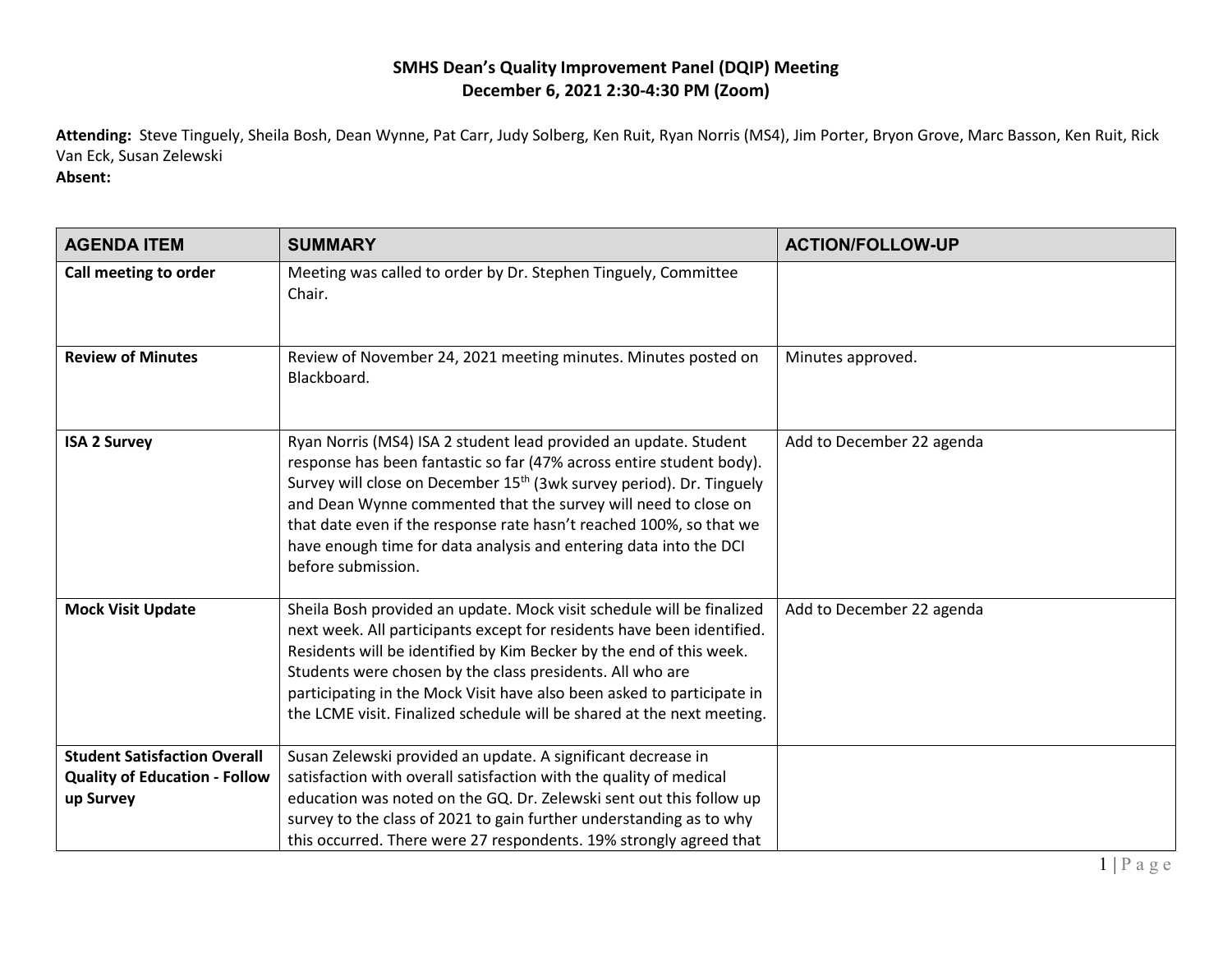|                                                                    | they were satisfied with the quality of their medical education, 33%<br>agreed, 15% were neutral and 33% disagreed. Students who were<br>neutral or dissatisfied commented on the outdated curriculum, they<br>felt that their comments were not heard, they were also unhappy<br>with some of the administrative processes. Those who were not<br>satisfied with curriculum were asked if COVID had an impact on their<br>level of satisfaction. Only one person agreed that their experience<br>was impacted by COVID. Dr. Zelewski sent the graduates a follow up<br>message that included a summary of what the school has<br>accomplished. She wanted the former students to know the loop<br>was closed in areas of their concern. Both the survey and the<br>summary have been posted to Blackboard.                                                                                                                          |                           |
|--------------------------------------------------------------------|--------------------------------------------------------------------------------------------------------------------------------------------------------------------------------------------------------------------------------------------------------------------------------------------------------------------------------------------------------------------------------------------------------------------------------------------------------------------------------------------------------------------------------------------------------------------------------------------------------------------------------------------------------------------------------------------------------------------------------------------------------------------------------------------------------------------------------------------------------------------------------------------------------------------------------------|---------------------------|
| <b>Frequency of DQIP meetings</b><br><b>Post LCME Survey Visit</b> | A post survey meeting has been added to calendars. This will occur<br>after the Dean receives the preliminary report from the survey team.<br>Briefly discussed the role of DQIP and the frequency of meetings<br>following the survey visit. It is noted that the LCME will not meet<br>until October following the visit. It's noted that we will have things<br>from the ISA2 to discuss while we await our official findings.                                                                                                                                                                                                                                                                                                                                                                                                                                                                                                    | Add to December 22 agenda |
| <b>Element Review</b>                                              | Element 8.2 Use of Medical Educational Program Objectives<br>Dr. Wynne commented that part of the last paragraph in our<br>response to narrative b. may not be necessary. In narrative b. we are<br>asked to Describe the status of linking course and clerkship learning<br>objectives to medical education program objectives. Summarize the<br>roles and activities of course/clerkship faculty and the curriculum<br>committee and its subcommittees in making and reviewing this<br>linkage.<br>The Committee recommended removing the last sentence of the final<br>paragraph "The CEMC then used that linking to create a gaps and<br>redundancy analysis report to identify areas of potential need for new<br>course and clerkship objectives in order to fully reflect the program<br>objectives".<br>Element 10.3 Policies Regarding Student Selection/Progress and<br><b>Their Dissemination</b><br>Our response states: |                           |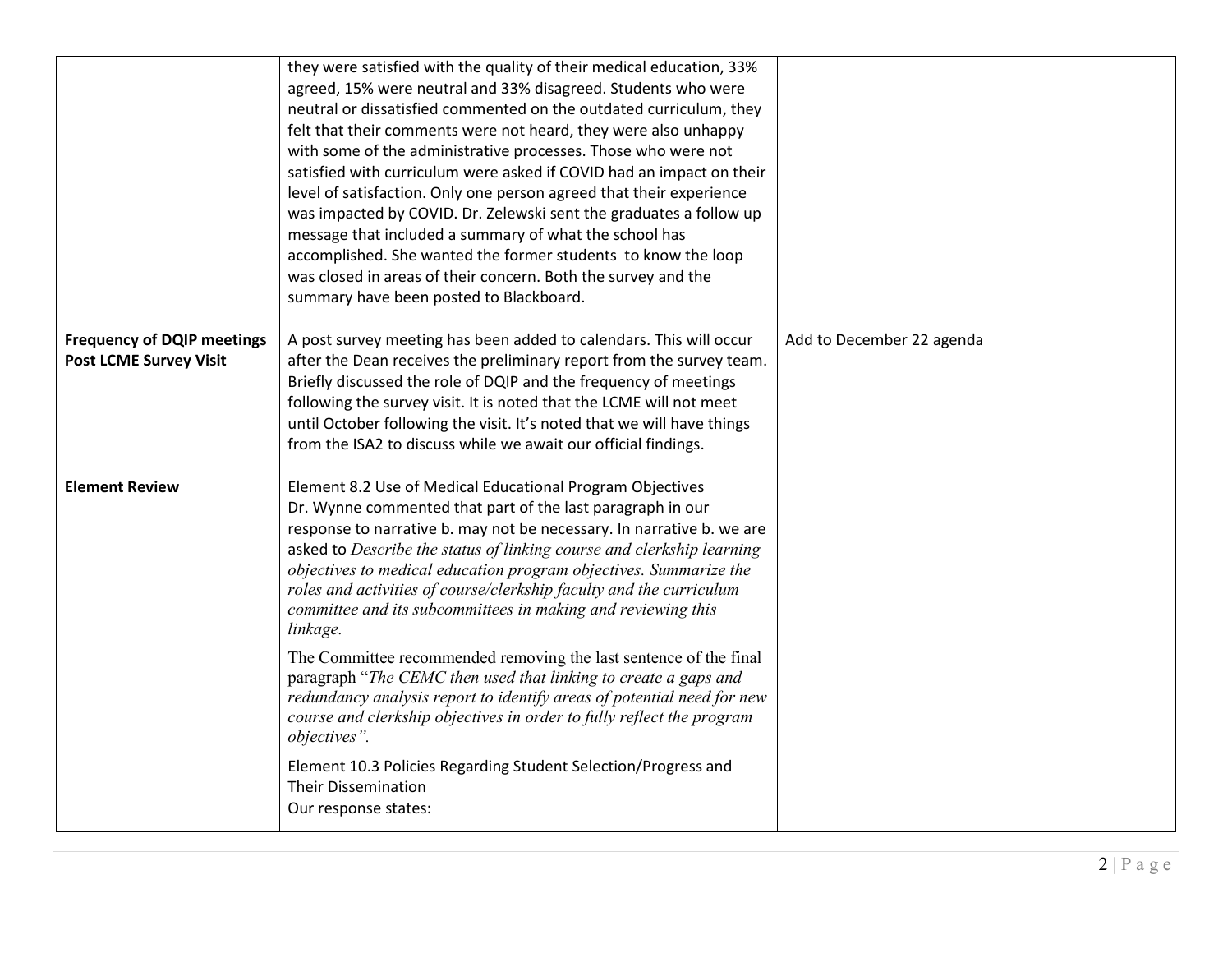|                                                            | Ranked applicants are listed as three groups: 1) North<br>Dakota (ND); 2) Minnesota and Western Interstate<br>Commission for Higher Education (MN/WICHE); and 3)<br>Indians into Medicine Program (INMED, a federally<br>sponsored initiative).<br>The top 60 ND, 11 MN/WICHE, and 7 INMED applicants are<br>offered an invitation to join the incoming class.<br>The Dean asked whether there's a concern with it appearing as<br>though we are setting a quota based on race and whether this is<br>legal. Jim Porter commented that we have contracts with WICHE to<br>accept students. Marc Basson commented that InMED is not based<br>on race or ethnicity but on citizenship per his conversation with Dr.<br>Warne. The Dean recommended that Dr. Tinguely check with Legal<br>(Jason Jenkins). It was suggested that we add the word "ranked" after<br>the word "top" in the bullet The top 60 ND.                                                                                                                                 | Dr. Tinguely will contact Jason Jenkins                 |
|------------------------------------------------------------|---------------------------------------------------------------------------------------------------------------------------------------------------------------------------------------------------------------------------------------------------------------------------------------------------------------------------------------------------------------------------------------------------------------------------------------------------------------------------------------------------------------------------------------------------------------------------------------------------------------------------------------------------------------------------------------------------------------------------------------------------------------------------------------------------------------------------------------------------------------------------------------------------------------------------------------------------------------------------------------------------------------------------------------------|---------------------------------------------------------|
| <b>Self-Study Conclusions and</b><br><b>Summary Report</b> | Discussed the format of the document to be submitted to the LCME<br>with the DCI. The LCME prefers that the summary report be 5-8<br>pages. DQIP is responsible for determining the strengths and<br>weaknesses of the school. The committee reviewed standards $1 - 9$<br>during this meeting.<br>1.1 area of strength<br>No weakness in Std 1<br>Std 3<br>3.2 & 4.2 are strengths<br>Dr. Ruit suggested that we comment on the strengths and potential<br>weakness of certain areas such as 3.6 diversity.<br>Std 4<br>4.1 Dr. Zelewski commented this may be an area of concern.<br>Specifically, Psych, Neurology and General IM availability of faculty<br>varies per campus. The Dean will consider adding this to the Dean's<br>Sunday night meeting, rather than including in the summary report.<br>Noted 4.2 is a strength but is also a weakness from a student<br>perspective. REMS info should go into the DCI (include the table that<br>Dr. Basson has that shows the trend line).<br>Std 5<br>5.8 & 5.9 potential strengths | Add Standard 10, 11, 12 review to December 22<br>agenda |